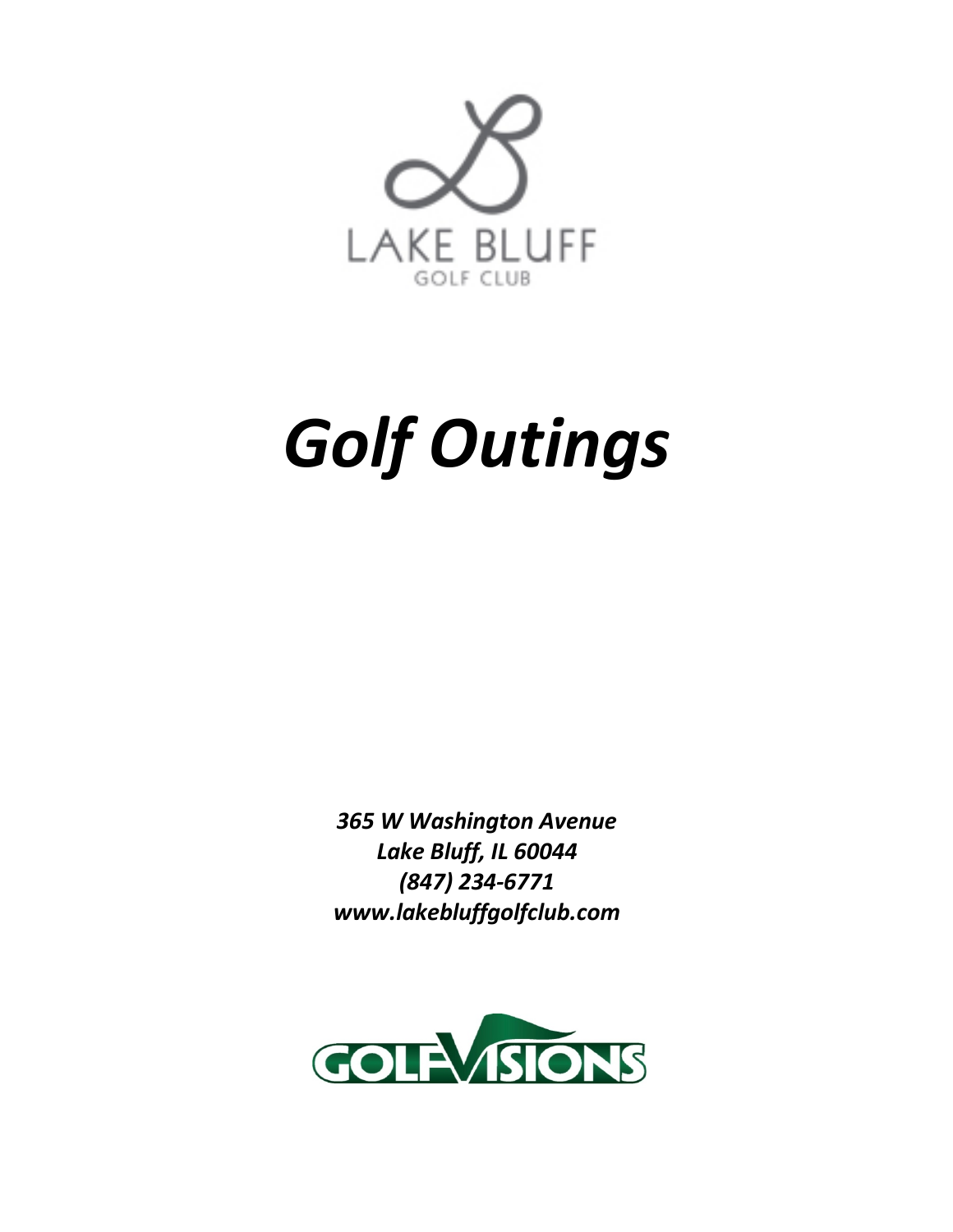

# *Staff Contacts*

**Operations Manager** Christopher Adams

**Executive Vice President – Operations, General Manager** Tim Miles Jr.

> **Lake Bluff Golf Club** Phone: (847) 234-6771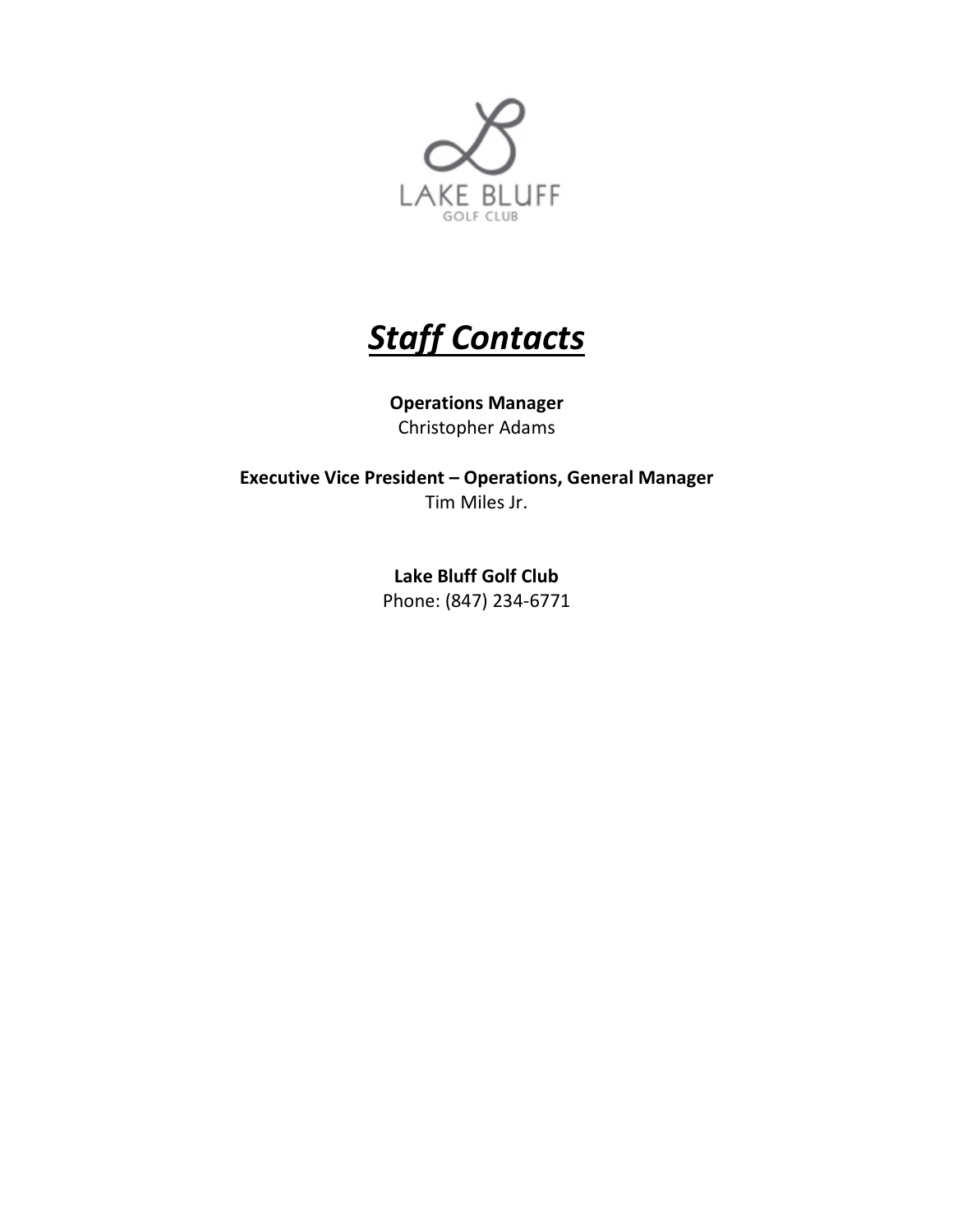

Thank you for your interest in hosting your golf outing at Lake Bluff Golf Club. Lake Bluff Golf Club offers two type of golf outings. Please see below for details.

### **1. CONSECUTIVE TEE TIME OUTINGS**

Consecutive tee time outings are for groups of 12 to 72 players. All players tee off from hole #1 in consecutive order based on an assigned tee time given by the club. Outlined below are the prices for the golf season.

#### **Weekdays – Monday-Friday**

Package includes greens fees and cart fees for 18 holes, event management, and placement of contest proxy markers.

Before 11:00 AM ….. \$57.00 per player 11:00 AM – 4:00 PM ….. \$52.00 per player After 4:00 PM ….. \$44.00 per player

Please see our Event Packages for further details on our food and beverage packages. Rates for 9 hole outings are also available upon request.

#### **Weekends – Saturday, Sunday, and Holidays**

Package includes greens fees and cart fees for 18 holes, event management, and placement of contest proxy markers.

Before 11:00 AM ….. \$68.00 per player 11:00 AM – 4:00 PM ….. \$59.00 per player After 4:00 PM ….. \$47.00 per player

Please see our Event Packages for further details on our food and beverage packages. Rates for 9 hole outings are also available upon request.

For consecutive tee time outings, a credit card on file is needed to reserve a date and time. This credit card will be used to hold the date and time. Final number of players are due ten days in advance. If members of the group do not show on the day of the outing, Lake Bluff Golf Club reserves the right to charge for those members of the group that did not show.